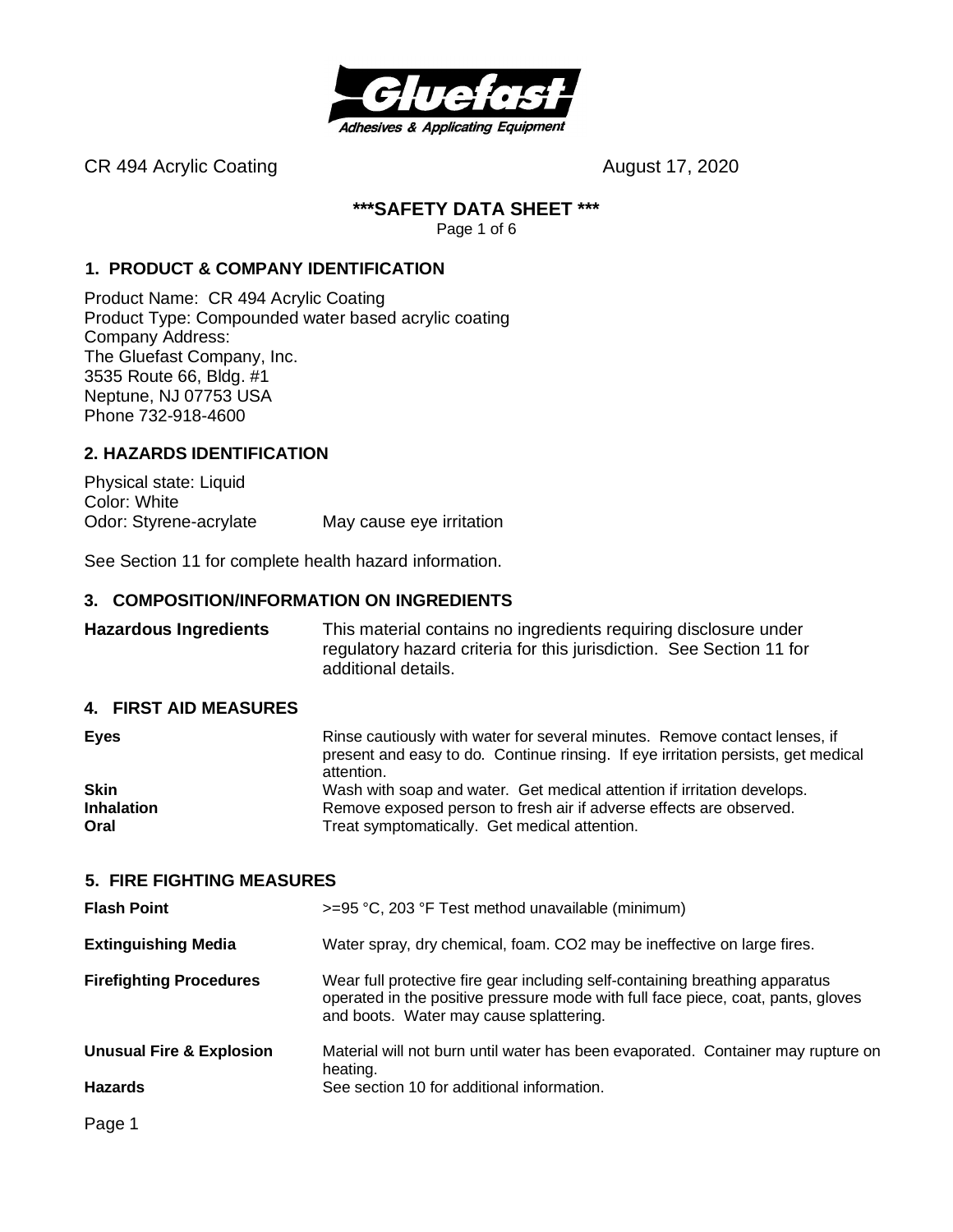

CR 494 Acrylic Coating Carrier Content of the August 17, 2020

#### **\*\*\*SAFETY DATA SHEET \*\*\***

Page 2 of 6

# **6. ACCIDENTAL RELEASE MEASURES**

**Spill Procedures Personal Protective Equipment must be worn, see Personal Protective Equipment must be worn, see Personal** Protection Section for PPE recommendations. Ventilate area if spilled in confined space or other poorly ventilated areas. Prevent entry into sewers and waterways. Spilled liquid and dried film are slippery. Use care to avoid falls. Pick up free liquid for recycle and/or disposal. Residual liquid can be absorbed on inert material. Wash spill area with soap and water

#### **7. HANDLING AND STORAGE**

#### **Pumping Temperature** Not determined.

**Maximum Handling Temperature** Ambient

**Handling Procedures** Keep containers closed when not in use. Avoid eye contact. Avoid repeated or prolonged skin contact. When handling, do not eat, drink, or smoke. Avoid drinking, tasting, swallowing or ingesting this product. Stir well before use. Avoid breathing dust, fume, gas, mist, vapors or spray. Minimize contact with air to reduce contamination with mold, fungus, or other organisms which could cause decomposition or spoilage. Wash thoroughly after handling. Empty container contains product residue which may exhibit hazards of product. Dispose of packaging or containers in accordance with local, regional, national and international regulations.

**Maximum Storage Temperature** 5 – 30 °C, 41 – 86 °F

**Storage Procedures** Keep from freezing. Keep container closed when not in use. Do not store in open, unlabeled or mislabeled containers. See Section 10 for incompatible materials.

**Maximum Loading Temperatures** Not determined.

### **8. EXPOSURE CONTROLS/PERSONAL PROTECTION**

| <b>Exposure Limits</b>                   | None established                                                                                                                                                                                                                                                                                             |
|------------------------------------------|--------------------------------------------------------------------------------------------------------------------------------------------------------------------------------------------------------------------------------------------------------------------------------------------------------------|
| <b>Other Exposure Limits</b>             | None known.                                                                                                                                                                                                                                                                                                  |
| <b>Engineering Controls</b>              | Use material in well ventilated area only. Additional ventilation or<br>exhaust may be required to maintain air concentrations below<br>recommended exposure limits.                                                                                                                                         |
| <b>Gloves Procedures</b>                 | Use good industrial hygiene practices to avoid skin contact. If<br>contact with the material may occur wear chemically protective<br>gloves.                                                                                                                                                                 |
| <b>Eye Protection</b>                    | Safety Glasses.                                                                                                                                                                                                                                                                                              |
| <b>Respiratory Protection</b>            | Use NIOSHA/MSHA approved respirator with a combination<br>organic vapor and high efficiency filter cartridge if recommended<br>exposure limit is exceeded. Use self-contained breathing<br>apparatus for entry into confined space, for other poorly ventilated<br>areas and for large spill clean-up sites. |
| <b>Clothing Recommendation</b><br>Page 2 | No special clothing requirement.                                                                                                                                                                                                                                                                             |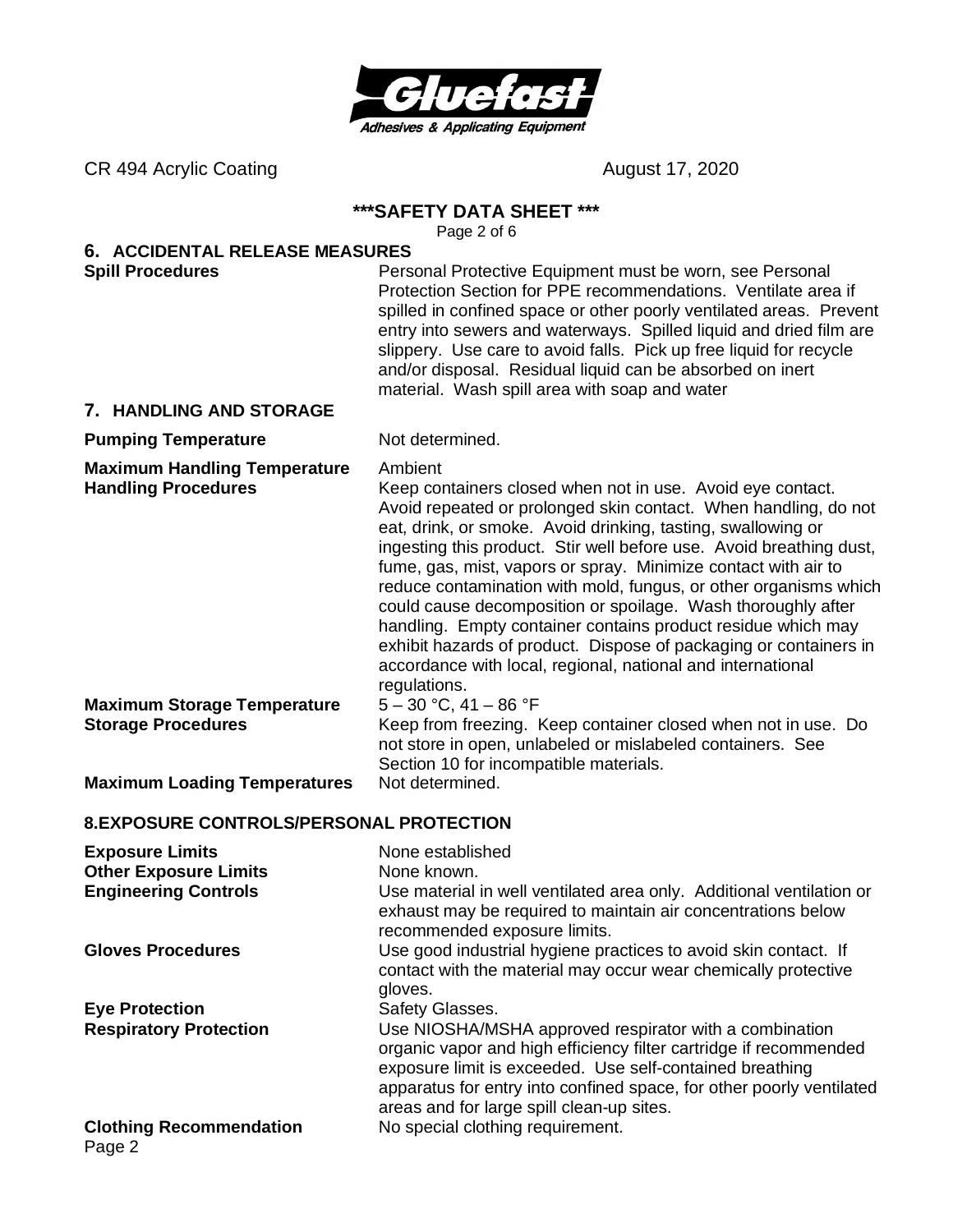

CR 494 Acrylic Coating Carrier Content of the August 17, 2020

#### **\*\*\*SAFETY DATA SHEET \*\*\*** Page 3 of 6

#### **9. PHYSICAL AND CHEMICAL PROPERTIES**

**Flash point:**  $\rightarrow$  5<sup>o</sup>C, 203 °F Test method unavailable (minimum) **Upper Flammable limit:** Not determined **Lower Flammable limit:** Not determined **Autoignition Point:** Not determined **Explosion Data:** The Material does not have explosive properties. **Vapor pressure:**  $\sim$  18 mm Hg (20 °C) **PH:** 7.6 - 8.6 **Specific gravity:** 1.03 (20 °C) **Bulk Density:**  $\sim 8.57$  Lb/gal,  $\sim 1.03$  Kg/L **Water Solubility:** Dispersible. **Percent Solid:**  $\sim$  24-28% by Weight **Percent Volatile:** 72-76% by Weight **VOC content:** <0.15% (Estimated) **Vapor density:**  $\lt 1$  Air = 1 **Evaporation rate:**  $\leq 1$  Butyl acetate=1 **Odor:** Acrylic Acrylic Acrylic Acrylic Acrylic Acrylic Acrylic Acrylic Acrylic Acrylic Acrylic Acrylic Acrylic Acrylic Acrylic Acrylic Acrylic Acrylic Acrylic Acrylic Acrylic Acrylic Acrylic Acrylic Acrylic Acrylic Acryli **Appearance:** White liquid. **Viscosity:**  $\left(25 \text{ °C}\right)$ **Odor threshold:** Not determined. **Boiling point:**  $\sim 100 \, \text{°C} \sim 212 \, \text{°F}$  (Typical) **Pour Point Temperature:** Not determined. **Melting / Freezing Point**  $\sim 0 \degree C$ ,  $\sim 32 \degree F$ 

**The above data are typical values and do not constitute a specification. Vapor pressure data are not calculated unless otherwise noted.**

| <b>10. STABILITY AND REACTIVITY</b> |                                                                                                                                                                                                                                                                                                                                                                         |
|-------------------------------------|-------------------------------------------------------------------------------------------------------------------------------------------------------------------------------------------------------------------------------------------------------------------------------------------------------------------------------------------------------------------------|
| <b>Stability</b>                    | Material is normally stable at moderately elevated                                                                                                                                                                                                                                                                                                                      |
|                                     | temperatures and pressures.                                                                                                                                                                                                                                                                                                                                             |
| <b>Decomposition Temperature</b>    | Not determined                                                                                                                                                                                                                                                                                                                                                          |
| <b>Incompatibility</b>              | Acids. Bases. Strong oxidizing agents.                                                                                                                                                                                                                                                                                                                                  |
| Polymerization                      | Will not occur                                                                                                                                                                                                                                                                                                                                                          |
| <b>Thermal Decomposition</b>        | Smoke, carbon monoxide, carbon dioxide, aldehydes<br>and other products of incomplete combustion. Under<br>combustion conditions, oxides of the following elements<br>will be formed: nitrogen, sulfur. Irritating and toxic<br>substances may be emitted upon combustion, burning,<br>or decomposition of dry solids. Nitrogen oxides.<br>Monomers. Acrylate monomers. |
| <b>Conditions to Avoid</b>          | Do not freeze.                                                                                                                                                                                                                                                                                                                                                          |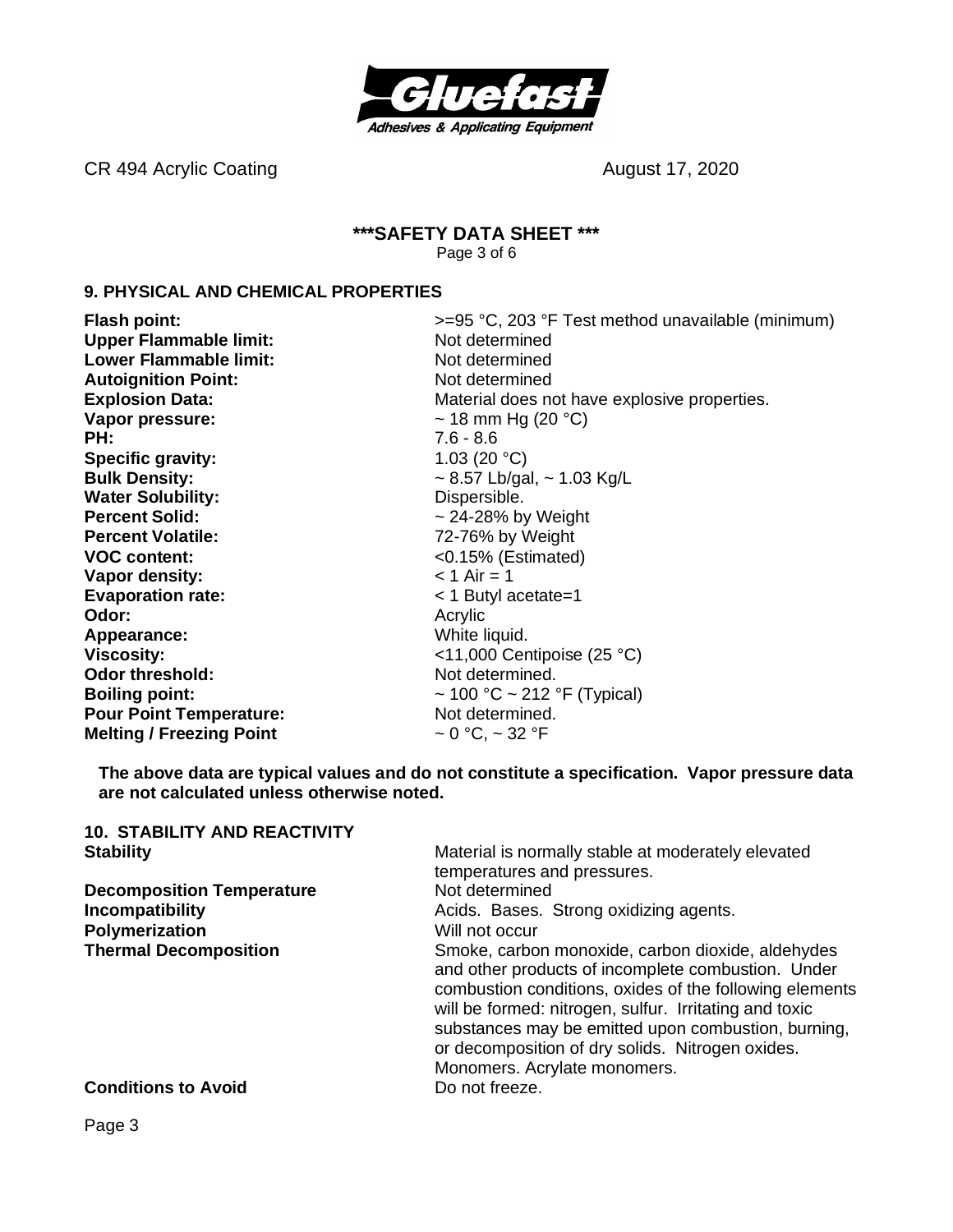

CR 494 Acrylic Coating **CR 494 August 17, 2020** 

#### **\*\*\*SAFETY DATA SHEET \*\*\***

Page 4 of 6

## **11. TOXICOLOGICAL INFORMATION**

#### **- ACUTE EXPOSURE -**

| <b>Eye Irritation</b>           | May cause eye irritation. Does not meet Canadian D2B or EU<br>R36 criteria. Based on data from components or similar<br>materials. Vapors formed from heating may cause eye irritation.                        |  |  |
|---------------------------------|----------------------------------------------------------------------------------------------------------------------------------------------------------------------------------------------------------------|--|--|
| <b>Skin Irritation</b>          | Not expected to be a primary skin irritant. Based on data from<br>similar materials. Repeated or prolonged skin contact may<br>cause irritation.                                                               |  |  |
| <b>Respiratory Irritation</b>   | If material is misted or if vapors are generated from heating,<br>exposure may cause irritation of mucous membranes and the<br>upper respiratory tract. Based on data from components or<br>similar materials. |  |  |
| <b>Dermal Toxicity</b>          | The LD50 in rabbits is >2000 mg/Kg. Based on data from<br>components or similar materials.                                                                                                                     |  |  |
| <b>Inhalation Toxicity</b>      | Overexposure to vapors or mist may cause dizziness,<br>headache, nausea, and/or flu-like symptoms. Avoid inhalation<br>of mists or vapors.                                                                     |  |  |
| <b>Oral Toxicity</b>            | The LD50 in rats is $> 10,000$ mg/Kg. Based on data from<br>components or similar materials. Ingestion of this material may<br>cause gastrointestinal irritation.                                              |  |  |
| <b>Dermal Sensitization</b>     | No data available to indicate product or components may be a<br>skin sensitizer.                                                                                                                               |  |  |
| <b>Inhalation Sensitization</b> | No data available to indicate product or components may be<br>respiratory sensitizers.<br>- CRONIC EXPOSURE -                                                                                                  |  |  |
| <b>Chronic Toxicity</b>         | No data available to indicate product or components present at<br>greater than 1% are chronic health hazards.                                                                                                  |  |  |
| Carcinogenicity                 | No data available to indicate any components present at greater<br>than 0.1% may present a carcinogenic hazard.                                                                                                |  |  |
| <b>Mutagenicity</b>             | No data available to indicate product or any components present<br>at greater than 0.1% are mutagenic or genotoxic.                                                                                            |  |  |
| <b>Reproductive Toxicity</b>    | No data available to indicate either product or components<br>present at greater than 0.1% that may cause reproductive<br>toxicity.                                                                            |  |  |
| <b>Teratogenicity</b>           | No data available to indicate product or any components<br>contained at greater than 0.1% may cause birth defects.                                                                                             |  |  |
|                                 | - ADDITIONAL INFORMATION -                                                                                                                                                                                     |  |  |
| <b>Other</b>                    | Pre-existing skin conditions may be aggravated by prolonged or<br>repeated exposure. Persons with sensitive airways (e.g.<br>asthmatics) may react to vapors.                                                  |  |  |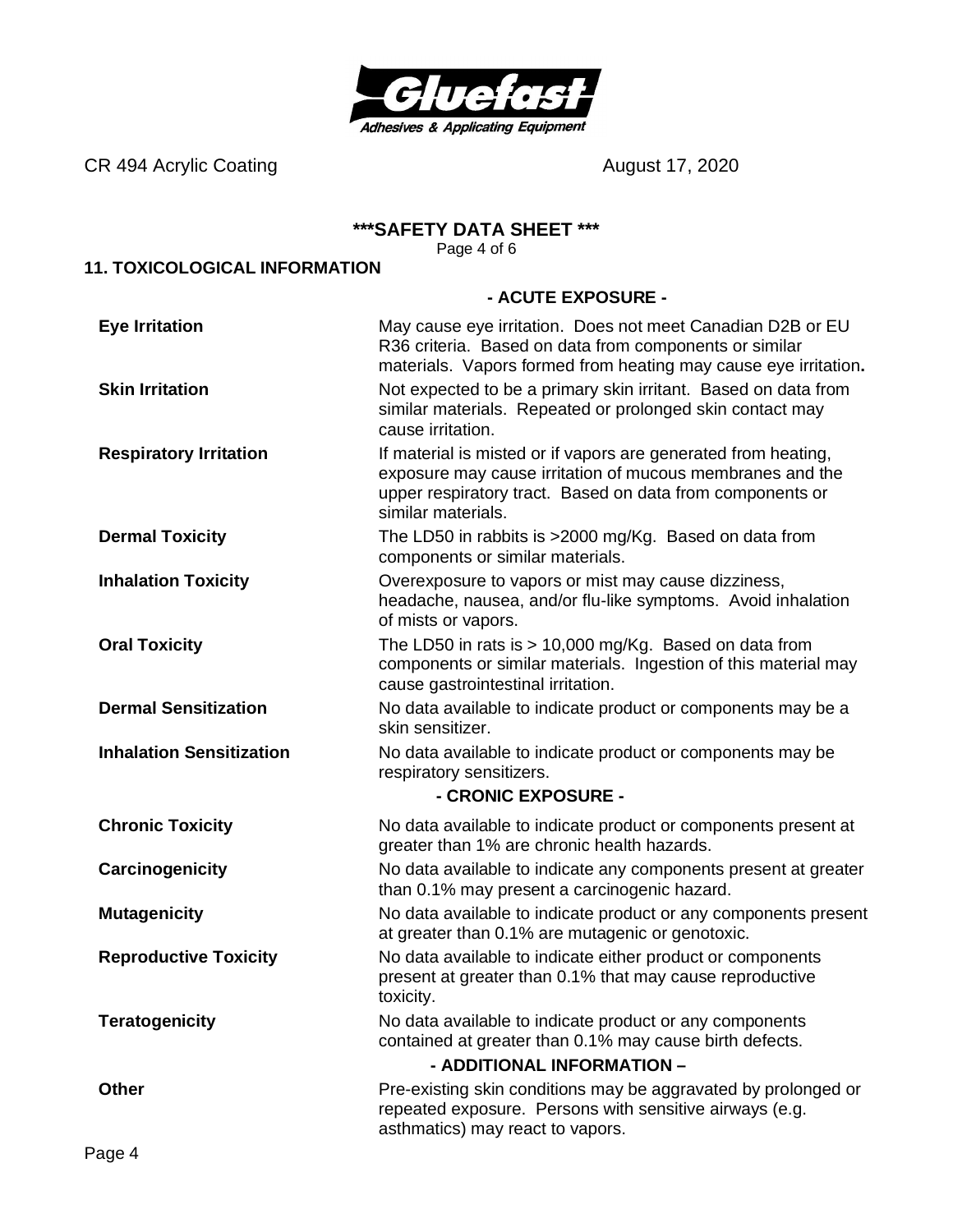

CR 494 Acrylic Coating Cases and August 17, 2020

Page 5 of 6

## **\*\*\*SAFETY DATA SHEET \*\*\***

### **12. ECOLOGICAL INFORMATION**

**Freshwater Fish Toxicity** Not determined **Freshwater Invertebrates Toxicity Mot determined Algal Inhibition** Not determined **Saltwater Fish Toxicity** Not determined **Saltwater Invertebrates Toxicity** Not determined **Bacteria Toxicity Not determined Miscellaneous Toxicity** Not determined

**Soil Mobility Not determined 13. Disposal Considerations**

#### **14. Transport Information**

**ICAO/IATA I** Not regulated **ICAO/IATA II** Not regulated **IMDG** Not regulated **IMDG EMS Fire** Not applicable **IMDG EMS Spill** Not applicable **IMDG MFAG** Not applicable **MARPOL Annex II** Not determined **USCG Compatibility** Not determined **U.S. DOT Bulk** Not regulated **DOT NAERG** Not applicable **U.S. DOT (Intermediate)** Not regulated **U.S. DOT Intermediate NAERG** Not applicable

### **- ENVIRONMENTAL FATE –**

 **- ENVIRONMENTAL TOXICITY –**

**Biodegradation Biodegradation Adequate data is not available to estimate the** biodegradation potential of this material**. Bioaccumulation** Less than 1.0% of the components potentially bioconcentrate, based on octanol/water coefficients.

**Waste Disposal** This material, if discarded, is not a hazardous waste under RCRA Regulation 40 CFR 261. Treatment, storage, transportation, and disposal must be in accordance with applicable Federal, State/Provincial, and Local regulations.